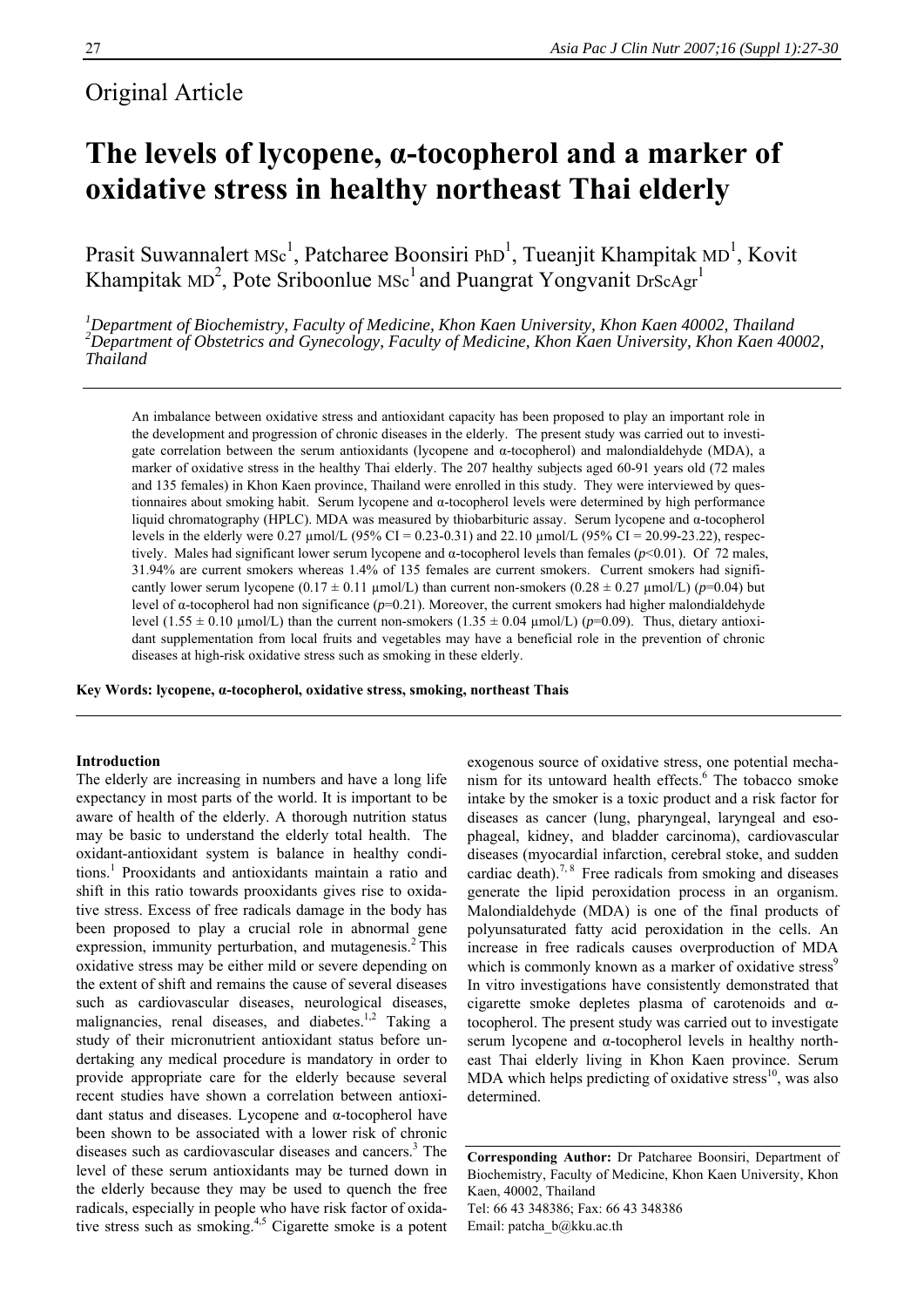# **Materials and methods**

#### *Subjects*

The 207 healthy elderly with the age range of 60 to 91 years old, who lived in WangNoi district, Khon Kaen province, Thailand were enrolled in this study. Fasting blood samples were collected during March, 2005. Their plasma glucose, serum uric acid, total cholesterol, highdensity lipoprotein-cholesterol, liver function enzymes (aspartate aminotransferase, alanine aminotransferase, and alkaline phosphatase), kidney function parameters (blood urea nitrogen and creatinine) were within the normal ranges. Subjects were interviewed by questionnaires about their smoking habit. Blood samples collected from the subjects by venipuncture were centrifuged at 1,000 g for 5 min at room temperature. Serum samples were kept at -20 $\mathrm{^0C}$  until analysis.

#### *Lycopene and α-tocopherol determination*

Lycopene and α-tocopherol were extracted from serum samples before determination. Serum was mixed briefly with 200 µL of 0.1 mmol/L sodium dodecyl sulphate (SDS) reagent for 1 min, then 200  $\mu$ L of ethanol containing 50 µmol/L of tocopherol acetate (as internal standard) was added to the sample. n-Heptane containing 0.5 g butylated hydroxytoluene (BHT) per liter was then added, mixed vigorously for 2.5 min and centrifuged at 3,000 g for 15 min to separate the organic phase from the aqueous phase. The 700 μL of heptane layer was evaporated under nitrogen gas at 40  $^0$ C. The residue was reconstituted with 100  $\mu$ L of freshly prepared mobile phase (acetonitrile:methanol:dichloromethane = 4:4:1). Lycopene and α-tocopherol levels were measured by a reverse-phase HPLC system with a dual wavelength UV-VIS detector (model 2487, Waters). Mobile phase was delivered to a C18 ODS-2 Spherisorb column at a flow rate of 1 mL/min by an isocratic pump (model 600 PUMP, Waters). The column was equilibrated with the mobile phase for 5 column volume. The UV-VIS detector was set at wavelength 292 and 450 nm which are the λmax of standard αtocopherol and lycopene (Cat. No. T-3251 and L-9879, Sigma Company, respectively).

# *Malondialdehyde determination*

The concentration of MDA based on the reaction with thiobarbituric acid (TBA) was determined according to the modification of previously published method.<sup>11</sup> The 100 µL of serum was mixed with 1.5 mL of 25 nmol/L TBA, 1.5 ml HCl, 550 µL distilled water, 200 µL of 8.1  $%$  SDS and 50 µL of 7.2  $%$  BHT. The reaction mixture was incubated at 90 $\mathrm{^{0}C}$  for 15 min and rapidly cools for 10 min. Afterthat, 0.5 mL of distilled water and 3 mL of n-butanol in pyridine were added to the mixed reaction. They were mixed vigorously and centrifuged at 3000 g for 15 min. The absorbance of MDA-TBA product was measured by a spectrofluorometer at 520 nm of excitation and 550 nm of emission.

# *Ethics*

Ethical approval for the study was obtained from the Ethics Committee of Khon Kaen University (HE 480210) and the subjects gave written informed consent.

# *Statistical analysis*

All results were presented as mean±SE (95% CI).The difference between groups and data correlation were obtained by two sample t-test and Pearson correlation respectively. Using the STATA program ver.7.0, a value of *p<*0.05 was considered statistically significant.

#### **Results**

Mean serum lycopene and  $\alpha$ -tocopherol levels of 207 healthy Thai elderly (72 males and 135 females) were

**Table 1.** Serum lycopene and α-tocopherol levels in healthy Thai elderly.

| antioxidant                         | Mean $\pm$ SE <sup>1</sup> (95% CI)   | <i>p</i> -value                       |           |
|-------------------------------------|---------------------------------------|---------------------------------------|-----------|
|                                     | Male $(N = 72)$                       | Female $(N = 135)$                    |           |
| Lycopene $(\mu \text{mol/L})$       | $0.18 \pm 0.02$<br>$(0.13 - 0.22)$    | $0.32 \pm 0.02$<br>$(0.27 - 0.37)$    | $< 0.01*$ |
| $\alpha$ -tocopherol ( $\mu$ mol/L) | $18.96 \pm 0.71$<br>$(17.53 - 20.39)$ | $23.78 \pm 0.74$<br>$(22.31 - 25.25)$ | $< 0.01*$ |

<sup>1</sup>Values mean  $\pm$  SE (standard error of mean); \* statistically significant ( $p$ <0.01)

|  |  | Table 2. Serum antioxidants and oxidative stress marker in current smoking and non-smoking Thai elderly. |
|--|--|----------------------------------------------------------------------------------------------------------|
|  |  |                                                                                                          |

| Serum                             | Mean $\pm$ SE <sup>1</sup> (95% CI)     |                                      |            |  |
|-----------------------------------|-----------------------------------------|--------------------------------------|------------|--|
|                                   | Current smoker ( $N = 25$ )<br>(23M/2F) | Non-smoker $(N = 182)$<br>(49M/133F) | $p$ -value |  |
| Lycopene <sup>a</sup>             | $0.17 \pm 0.02$                         | $0.28 \pm 0.02$                      | $0.04*$    |  |
| $(\mu \text{mol}/L)$              | $(0.12 - 0.22)$                         | $(0.24 - 0.32)$                      |            |  |
| $\alpha$ -tocopherol <sup>a</sup> | $20.19 \pm 7.45$                        | $22.37 \pm 8.21$                     | 0.21       |  |
| $(\mu \text{mol/L})$              | $(17.11 - 23.26)$                       | $(21.17 - 23.57)$                    |            |  |
| MDA <sup>b</sup>                  | $1.55 \pm 0.10$                         | $1.35 \pm 0.41$                      |            |  |
| $(\mu \text{mol/L})$              | $(1.33 - 1.77)$                         | $(1.27 - 1.43)$                      | 0.09       |  |

<sup>1</sup>Values mean  $\pm$  SE (standard error of mean); <sup>a</sup>serum antioxidant; <sup>b</sup>oxidative stress marker; \*statistically significant (*p*<0.05)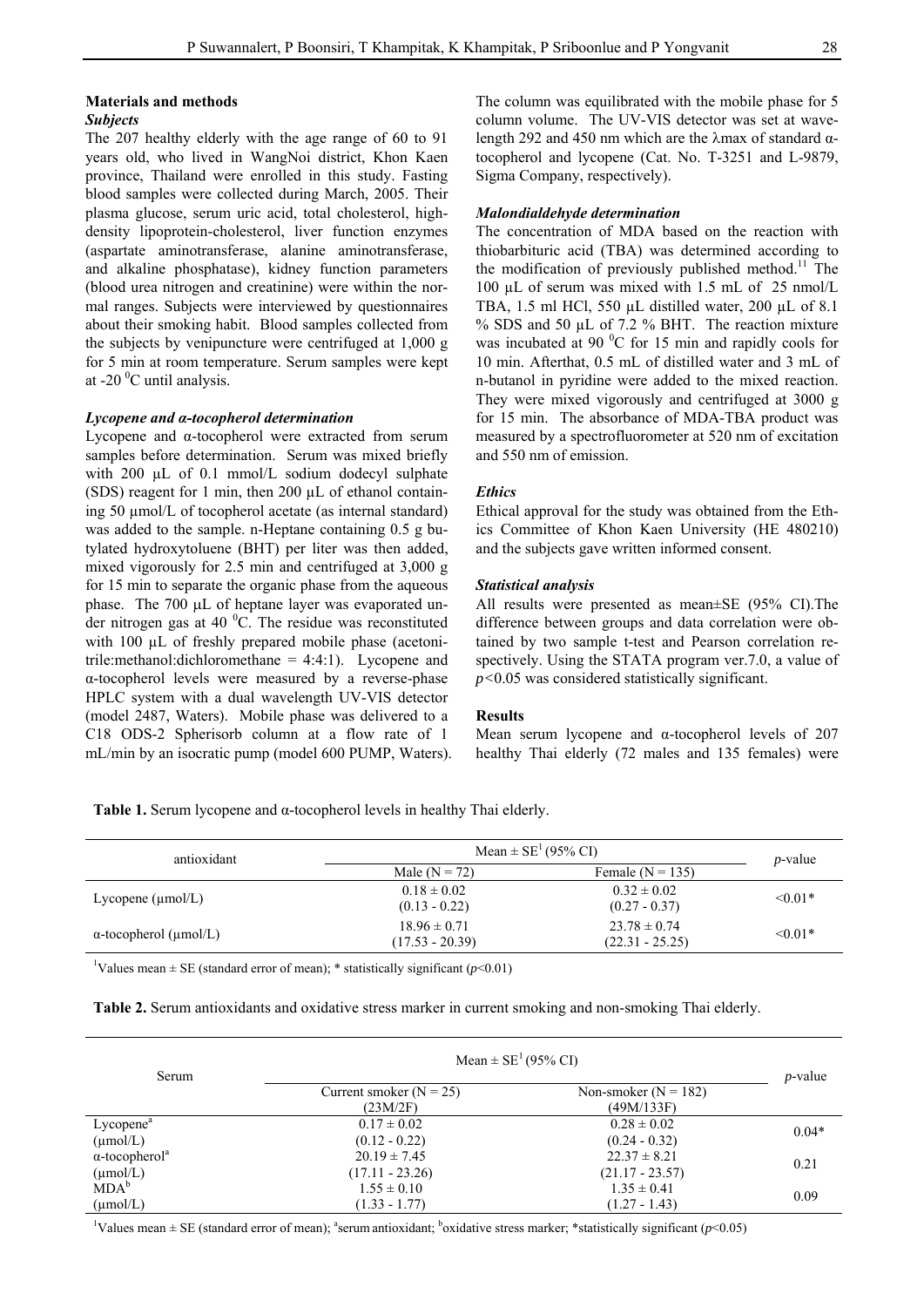



0.27  $\mu$ mol/L (95% CI = 0.23-0.31) and 22.10  $\mu$ mol/L  $(95\% \text{ CI} = 20.99 - 23.22)$  respectively. Lycopene levels in males (0.18  $\mu$ mol/L, 95% CI = 0.13-0.22) was significantly lower than those in females (0.32 µmol/L, 95% CI  $= 0.27 - 0.37$ ) ( $p < 0.01$ ). In addition,  $\alpha$ -tocopherol levels in males (18.96  $\mu$ mol/L, 95% CI = 17.53-20.39) was also significantly lower than those in females (23.78 µmol/L, 95% CI = 22.31-25.25), (*p*<0.01) (Table 1).

 The subjects in this study were classified into two groups according to their smoking behavior; current smoking group (N=25) and non-smoking group (N=182) (Table 2). Current smokers consisted of 23 males (31.94  $%$  of 72 males) and 2 females (1.4  $%$  of 135 females). Lycopene levels in the current smoking  $(0.17 \text{ µmol/L})$ ; 95% CI =  $0.12$ -0.22) was significantly lower than nonsmoking group (0.28 μmol/L; 95% CI = 0.24-0.32)  $(p=0.04)$ . It seems that the current smoking group tended to have lower serum α-tocopherol level  $(20.19 \mu mol/L)$ 95% CI =  $17.11-23.26$ ) than the non-smoking group (22.32  $\mu$ mol/L 95% CI = 21.17-23.57) but no statistical significance was found  $(p=0.21)$ . MDA levels in current smokers and non-smokers were 1.55  $\mu$ mol/L (95% CI = 1.33-1.77) and 1.35  $\mu$ mol/L (95% CI = 1.27-1.43) respectively. Mean level of MDA in current smokers was higher than non-smokers (*p*=0.09). Moreover, serum lycopene was inversely related with MDA levels (r=-0.88,  $p=0.03$ )

whereas α-tocopherol was not related with MDA level  $(r=0.20, p=0.77)$  (Fig 1).

# **Discussion**

The levels of the lycopene and α-tocopherol determined reflect serum concentrations before the enrolment of subjects under habitual dietary intakes in WangNoi district, Khon Kaen province, Thailand. Because the leading health problem in elderly Thais were cardiovascular disease and cancers, lycopene and α-tocopherol are possibly involved in the prevention of coronary heart diseases by inhibiting oxidative modification of LDL cholesterol.<sup>12, 13</sup> In this study, both lycopene and  $\alpha$ -tocopherol levels in males were significantly lower than in females  $(p<0.01)$ (Table 1). Lower levels of lycopene and α-tocopherol in males may have strongly crucial role to maintain the balance oxidative stress in healthy conditions because 31.94% of males are current smokers, whereas 1.4% females are current smokers.

 In the present study, the level of lycopene in the current smoking group was significantly lower than in nonsmoking group  $(p=0.04)$ . This was supported by many studies that smokers have lower plasma concentrations of most carotenoids than non-smokers.<sup>14-16</sup> The current smoking group had lower serum  $\alpha$ -tocopherol level than non-smoking but not statistically significant (*p*=0.21)